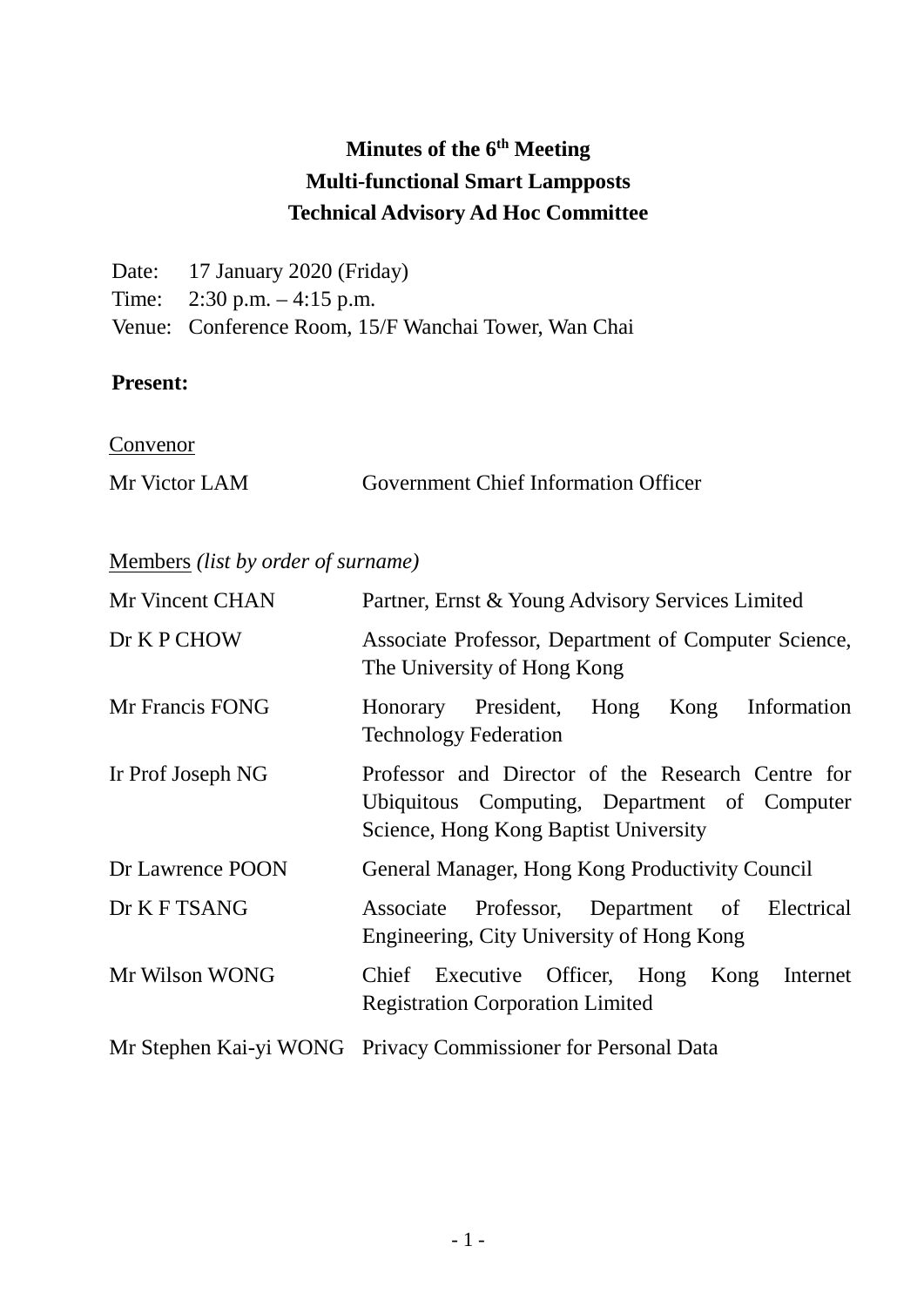# OGCIO Representatives

| Mr Kingsley WONG | Assistant Government Chief Information Officer                |  |  |
|------------------|---------------------------------------------------------------|--|--|
|                  | (Industry Development) [AGCIO(ID)]                            |  |  |
| Mr Tony KM WONG  | <b>Assistant Government Chief Information Officer (Cyber)</b> |  |  |
|                  | Security and Digital Identity) Ag. [AGCIO(CSD)]               |  |  |

| <b>Representatives from Transport Department</b> |                                                                                                      |  |  |
|--------------------------------------------------|------------------------------------------------------------------------------------------------------|--|--|
| Ms Shirley LEUNG                                 | Senior Engineer/Survey & Projects                                                                    |  |  |
| Mr Gary LEUNG                                    | Engineer/Projects 2                                                                                  |  |  |
| Mr Bryan KWOK                                    | <b>Engineer/Smart Mobility 51</b>                                                                    |  |  |
| In Attendance                                    |                                                                                                      |  |  |
| Ms Clara WONG                                    | Assistant Legal Counsel, Office of the Privacy<br><b>Commissioner for Personal Data</b>              |  |  |
| Mr Tony CK WONG                                  | Deputy Government Chief Information<br>Officer<br>[DGCIO], OGCIO                                     |  |  |
| Mr Alan LO                                       | Principal Assistant Secretary for Innovation and<br>Technology (4), Innovation and Technology Bureau |  |  |
| Mr Nelson IP                                     | Chief Engineer / Lighting, HyD                                                                       |  |  |
| Mr Rex TONG                                      | Chief Systems Manager (Smart City), OGCIO                                                            |  |  |
| Ms Peggy POON                                    | Systems Manager (Smart City)21, OGCIO                                                                |  |  |
| Secretary                                        |                                                                                                      |  |  |
| Mr Dantes TANG                                   | Senior Systems Manager (Smart City)2, OGCIO                                                          |  |  |
| <b>Absent with apology:</b>                      |                                                                                                      |  |  |
| Mr Stephen HO                                    | Honorary Chairman, Communications Association of<br>Hong Kong                                        |  |  |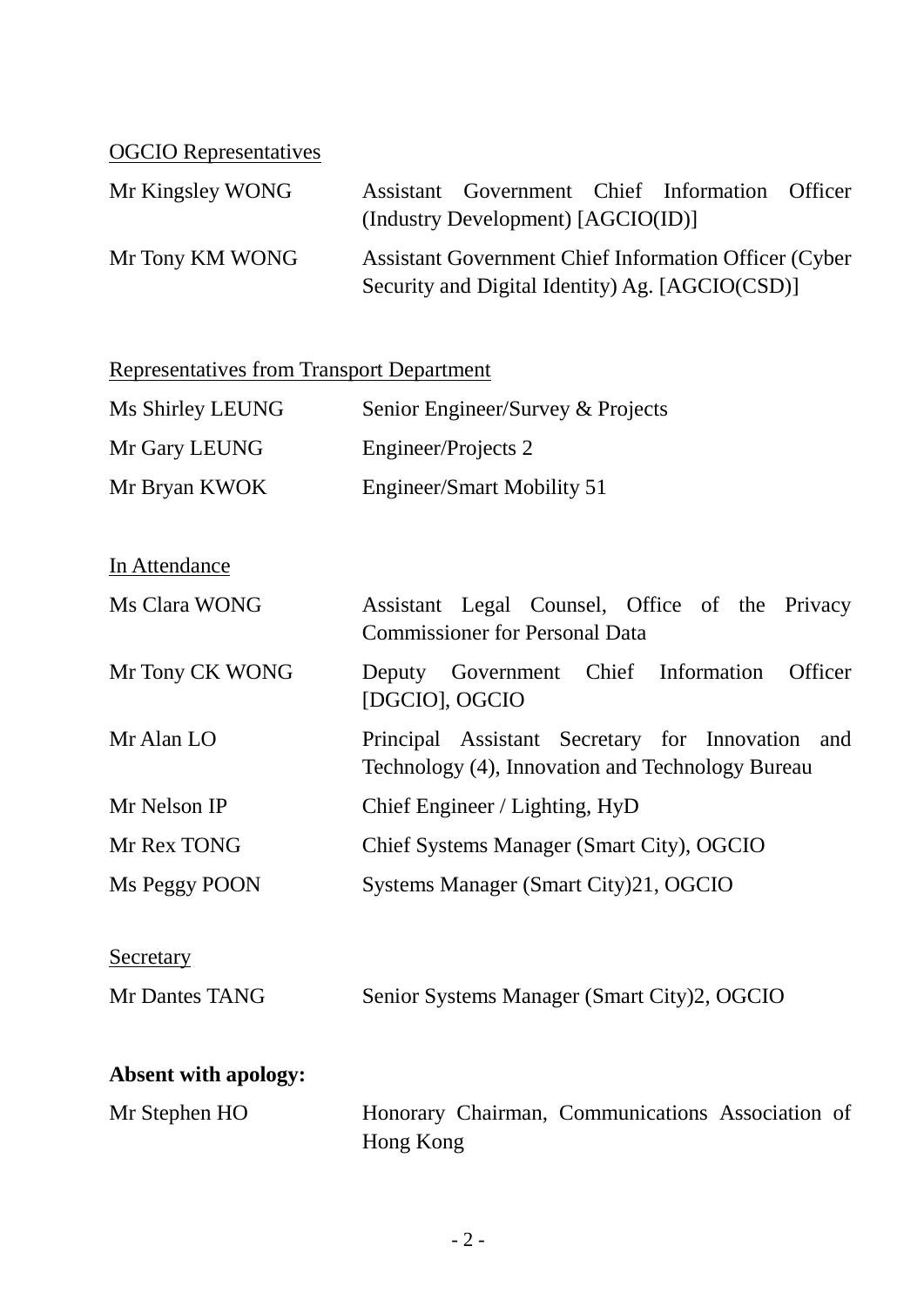Mr Ronald PONG Chairman, IT Governance Committee, Smart City Consortium

#### **Discussion:**

#### **Opening Remarks**

Convenor welcomed Members to the sixth meeting of the Multifunctional Smart Lampposts Technical Advisory Ad Hoc Committee. He introduced Mr Kingsley WONG, who took up the post of AGCIO(ID) with effect from 19 December 2019, to Members. He also thanked the representatives from the Transport Department (TD) for joining the meeting to provide preliminary feedback on testing of the replacement technologies for their respective applications.

#### **Confirmation of Minutes of Last Meeting**

2. The draft minutes of the fifth meeting held on 10 December 2019 had been circulated to Members with their comments duly incorporated and were uploaded to the smart lampposts thematic webpage on OGCIO website for public reference on 27 December 2019. The minutes were confirmed without amendments.

#### **Progress Update**

3. AGCIO(ID) updated Members on the progress of exploring replacement technologies for concerned smart lamppost applications. A proof-of-concept (PoC) trial of using LiDAR as a substitute of camera in detecting vehicle speeds and identifying vehicle types in the traffic was conducted. On the other hand, viable alternative technologies were yet to be identified for other applications including monitoring of illegal dumping, collection of traffic snapshot images and monitoring of traffic condition using cameras as well as detection of journey time and average vehicular speed using Bluetooth Detector. OGCIO and relevant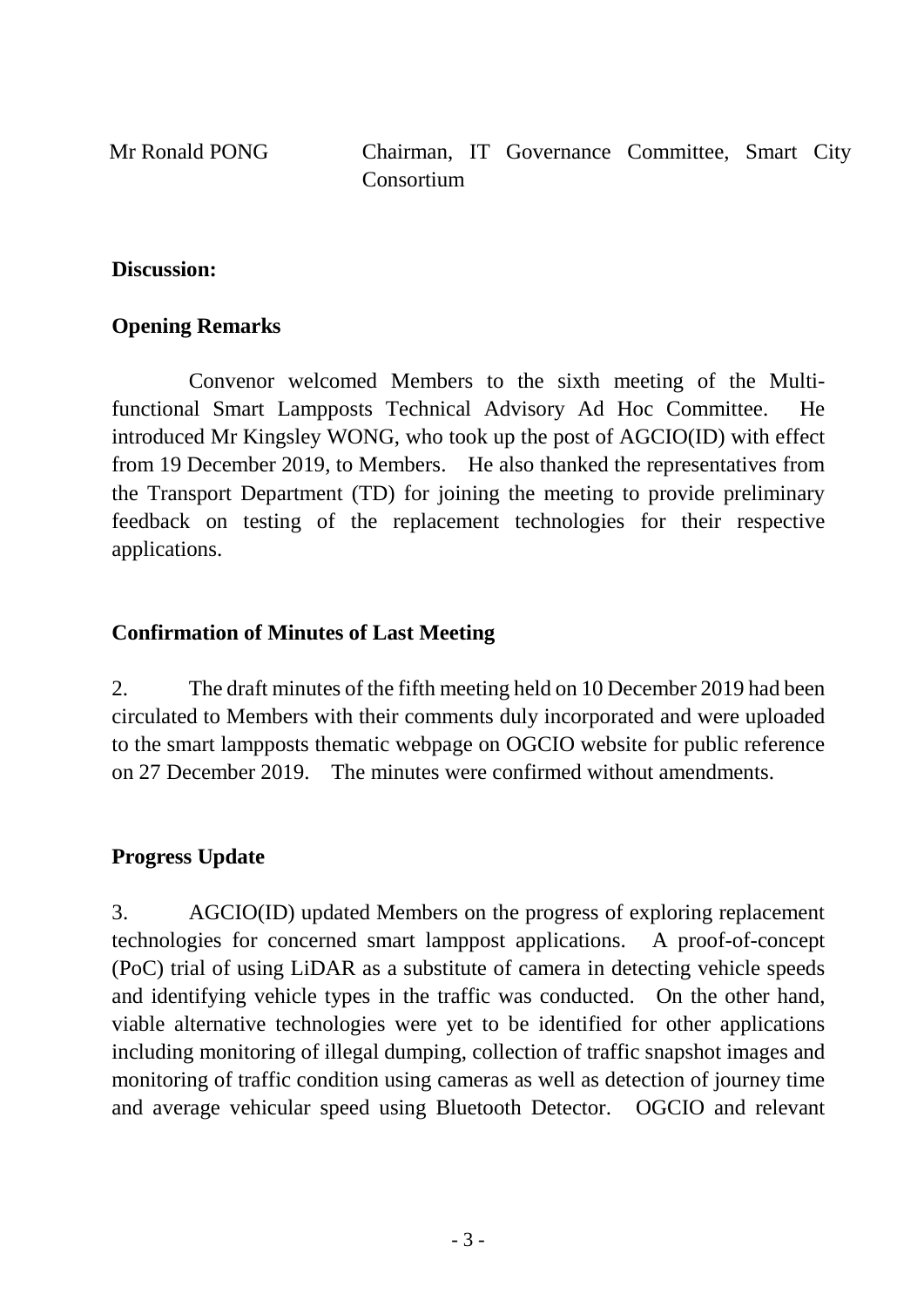departments would continue to explore suitable replacement technologies for these applications.

4. AGCIO(ID) shared with Members the interim results of the PoC trial of LiDAR. Members found the interim results positive, and agreed that LiDAR was more privacy-friendly and could be considered for installation on the smart lampposts for measuring vehicular speeds and classifying vehicles into board categories subject to the results of further testing in the PoC. Ms Shirley LEUNG expressed that TD would continue to work with OGCIO to test the performance and accuracy of LiDAR in different road situations, including on multiple traffic lanes, to ensure LiDAR was viable for installation on the smart lampposts and applicable for traffic management.

### **Discussion on the Detailed Recommendations of the Committee**

5. An initial draft Committee report was tabled to Members at the meeting, which summarised Members' key recommendations at previous meetings on different aspects of the project, including Principles, Technologies Used, Lamppost Design, Support for 5G Implementation, Governance for New Applications, Promotion and Public Engagement.

- 6. Members made the following preliminary comments on the draft report:
	- (a) The report should adopt a people-oriented perspective by highlighting the benefits of the smart lampposts brought about to general public, with reference to the implementation experiences of other cities;
	- (b) The report should incorporate more elaboration on the need and benefits of using smart lampposts as an important infrastructure for 5G network development in the case of Hong Kong; and
	- (c) The report should elaborate the entire life cycle of data, including how data is collected from smart lampposts, how data would be used, managed and deleted with reference to the compliance requirements promulgated in the Personal Data (Privacy) Ordinance, Cap. 486 (PDPO), in particular the Data Protection Principles contained in Schedule 1 to the PDPO.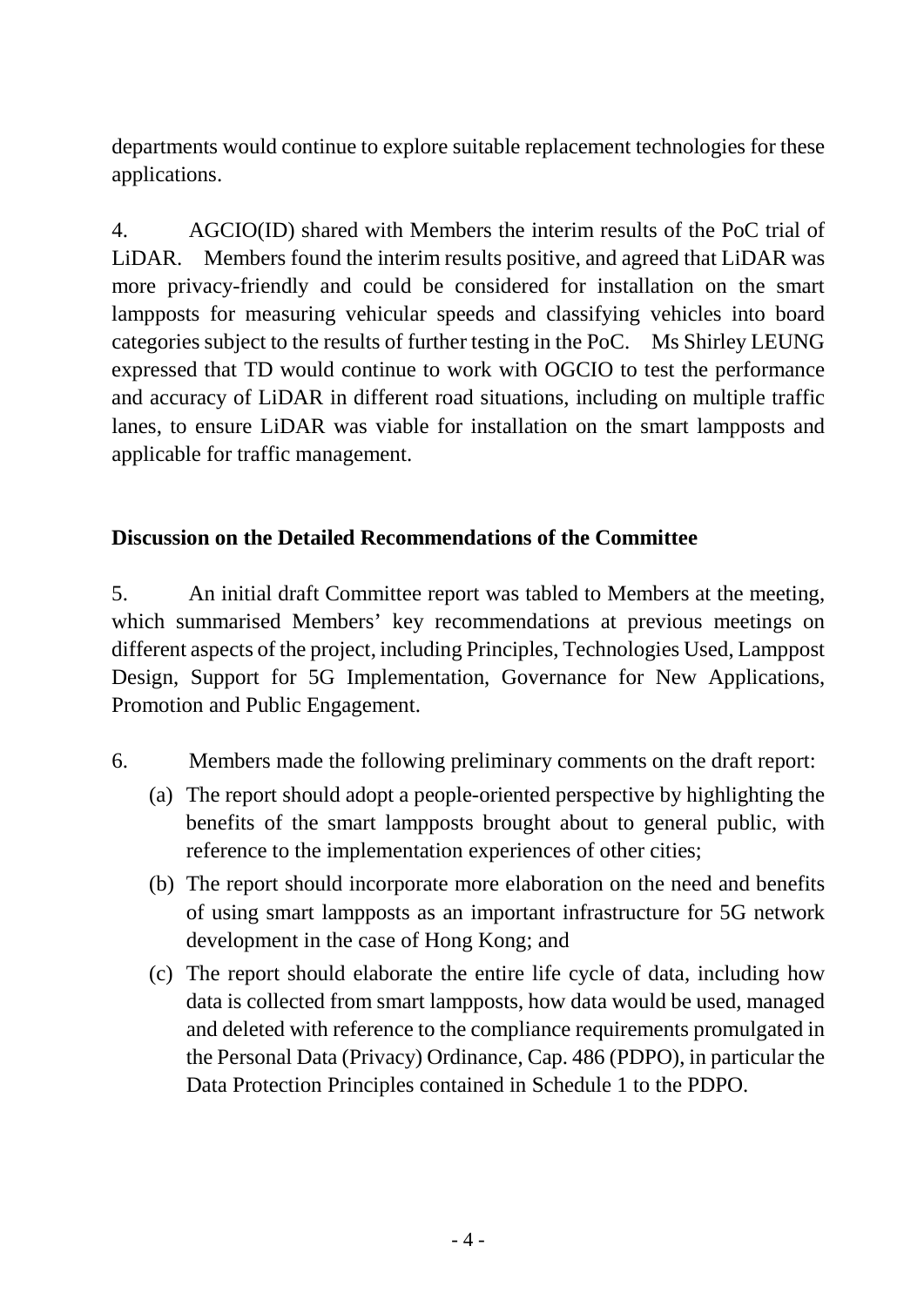7. Members also provided further views and comments on different aspects of the project :

- Government should strike a balance between transparency and security protection to ensure that publication of project specifications and technical details would not compromise the security protection of the system and the applications;
- Government should ensure full compliance with relevant security and personal data privacy requirements as well as the governance mechanisms before allowing the use of the smart lampposts, devices and data collected etc., for student research projects; and
- Before installing 5G base station on smart lampposts, for health consideration, Government should define clearly the minimum distance between any 5G base stations and the domiciles of citizen, and strictly enforce the requirement.

### **Way Forward**

8. Convenor expressed gratitude to Members for providing their initial comments to the draft report. The Secretary would incorporate Members' initial feedback into the draft report and issue a revised version for Members' further review, with a view to seeking Members' endorsement of the final report in the last meeting scheduled for 11 February 2020.

*(Post Meeting Note: In view of the latest development of the novel coronavirus inflection, the next meeting originally scheduled for 11 February 2020 is postponed until further notice.)*

#### **Any Other Business**

9. DGCIO briefed Members on the views and comments received from Members of the Kwun Tong District Council at the two briefing sessions on the smart lampposts pilot scheme held on 9 and 16 January 2020 respectively.